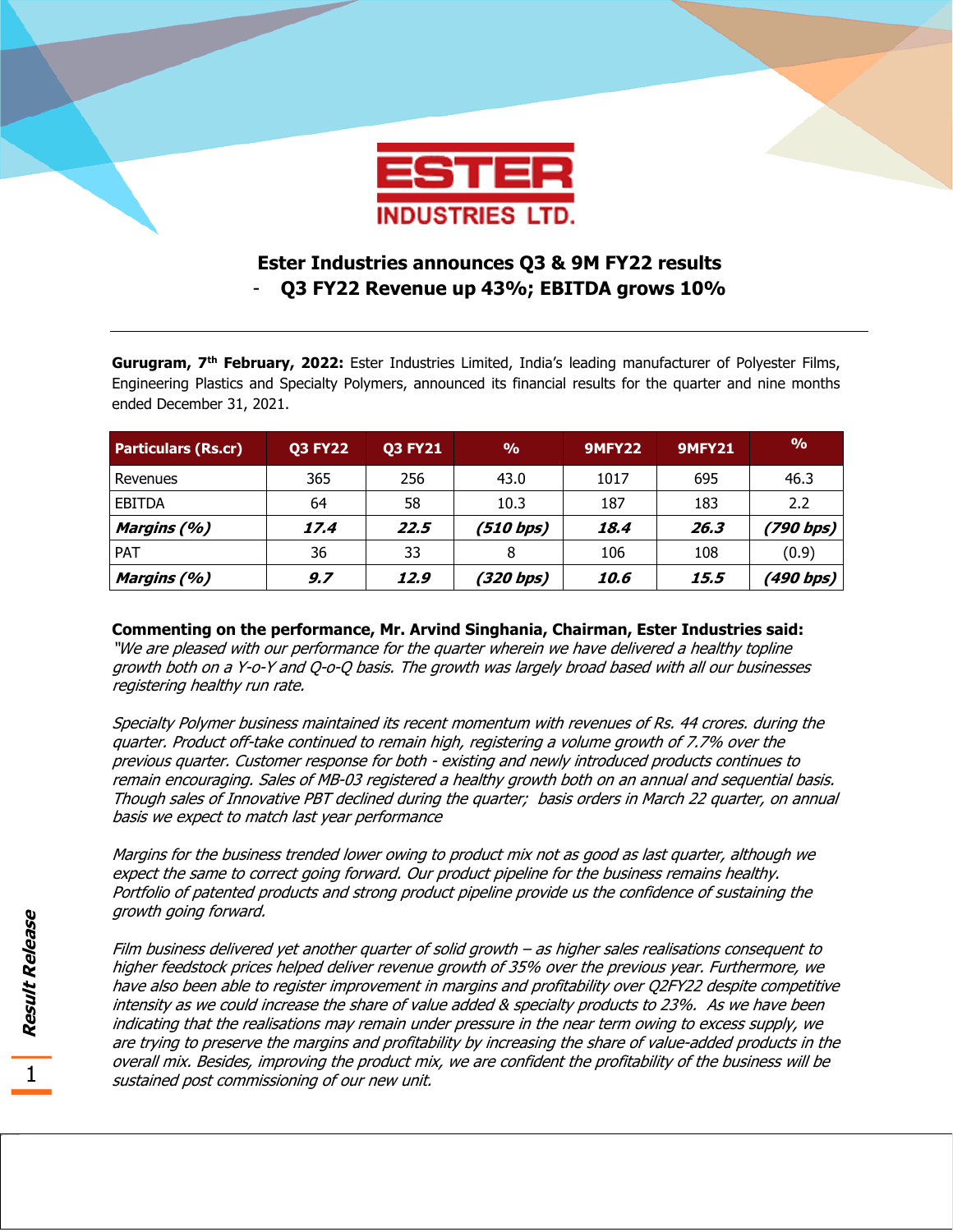

Engineering plastics business performed well during the quarter, having delivered a revenue growth of 26% over the previous year. The performance would have been even better but for slowdown in the auto sector. We are hopeful of sustaining the performance going forward and believe the relocation of the unit will help us sustain the profitability besides enabling us to better serve our customers.

Going forward, we believe all our business verticals are well placed to deliver significant growth and create value for our shareholders going forward."

### **Business Highlights**

- **Polyester Films Registers strong revenue growth; margin revival on a Q-o-Q basis** 
	- Revenue growth of 35% on a Y-o-Y basis driven by better realisations consequent to higher feedstock prices
		- Able to register improvement in margins and profitability over Q2FY22 despite competitive intensity as share of value added & specialty products increased to 23%.
	- $\circ$  Working towards increasing the share of value-added product in the overall mix to sustain improve margin profile and profitability;
- **Specialty Polymers Product off-take remains strong; expect momentum to sustain in FY23** 
	- $\circ$  Higher product off-take resulting in improved sales velocity; revenue growth of  $\sim$ 3x on a Y-o-Y basis
	- o Witnessing good traction for new (LMC03; LMC07) and existing (MB03) products
		- Though sales of Innovative PBT declined during the quarter; basis orders in March 22 quarter, expect to match last year performance
	- Product pipeline remains strong; confident to end FY22 on a strong note
- **Engineering Plastics Sustains revenue momentum** 
	- Remunerative prices coupled with strong demand during the festive months of Oct 21 & Nov 21 resulted in revenue growth; the performance could have been even better but lower demand in auto sector
		- Improved realizations driven by higher input prices
	- o EBIT and margins remained steady despite limited holding of low-priced inventory
	- Relocation of unit to Halol near Vadodara in Gujarat expected to help in further improving operations and profitability of the business

#### **About Ester Industries:**

Ester Industries Limited is a public limited company incorporated in 1985 promoted by the Singhania family. The company is one of India's leading producers of Polyester Films, Engineering Plastics and Specialty Polymers having a track record of continually

 $\overline{2}$